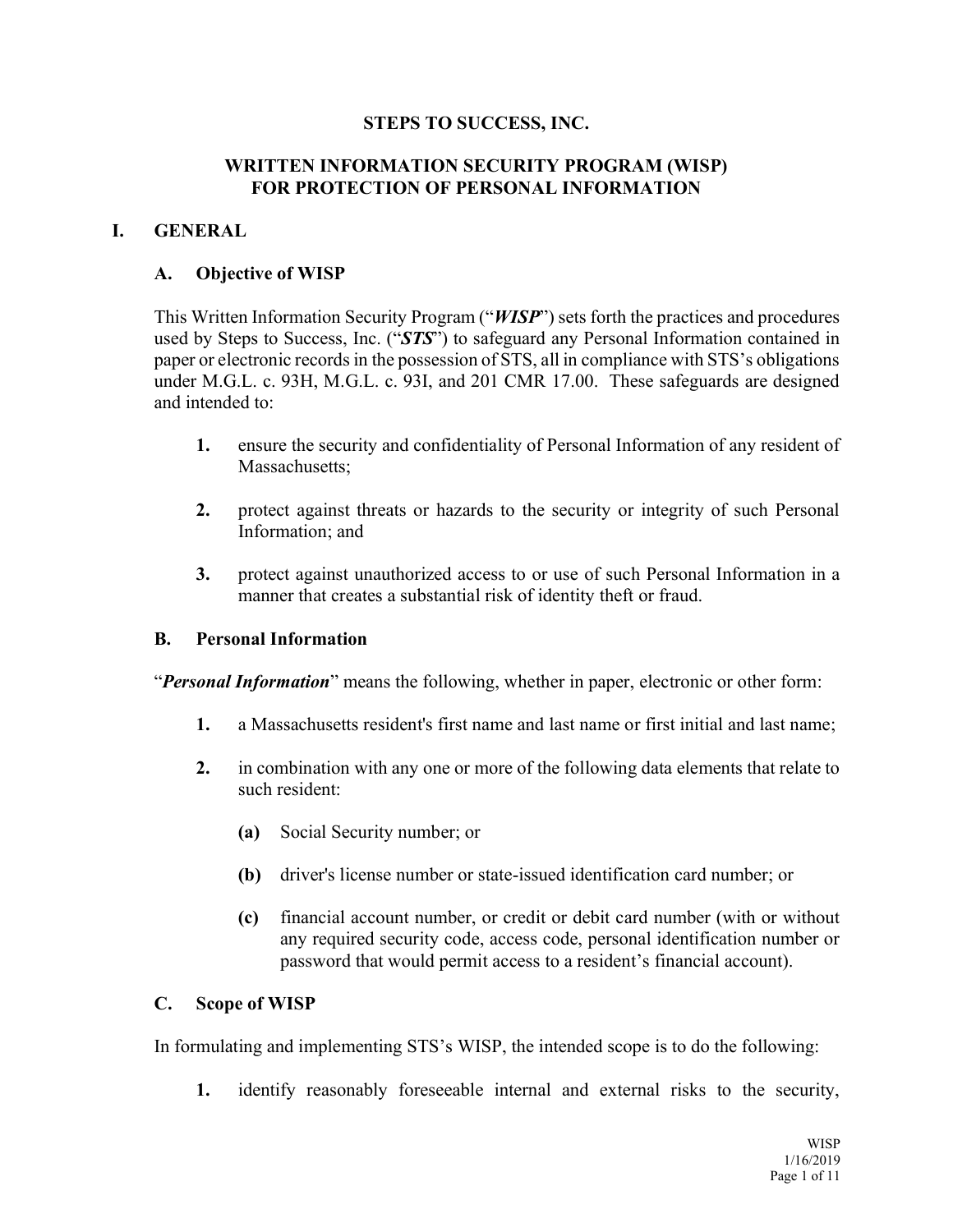confidentiality, and/or integrity of any electronic, paper or other records containing Personal Information;

- **2.** assess the likelihood and potential damage of these threats, taking into consideration the sensitivity of the Personal Information;
- **3.** evaluate the sufficiency of existing policies, procedures, customer information systems, and other safeguards in place to control risks;
- **4.** design and implement a WISP that puts safeguards in place to minimize those risks, consistent with the requirements of 201 CMR 17.00; and,
- **5.** regularly monitor the effectiveness of those safeguards.

## **D. Data Security Coordinator**

STS has designated the then-current Executive Director to be STS's Data Security Coordinator. She will be responsible for implementing, supervising and maintaining STS's WISP, including:

- **1.** initial implementation of STS's WISP;
- **2.** training of the following persons regarding STS's WISP and Personal Information security:
	- **(a)** all employees;
	- **(b)** Members of the STS Board of Directors with access to Personal Information (³*Board Member(s)*´);
	- **(c)** independent contractors with access to Personal Information; and
	- **(d)** any other person involved with STS who has or will have access to Personal Information.
- **3.** regular testing of the WISP's safeguards;
- **4.** evaluating the ability of each of STS's third party service providers to implement and maintain appropriate Personal Information security measures for the Personal Information to which STS has permitted them access and requiring such third party service providers to implement and maintain appropriate Personal Information security measures;
- **5.** reviewing the security measures in the WISP at least annually, or whenever there is a material change in STS's business practices that may implicate the security or integrity of records containing Personal Information, including apprising the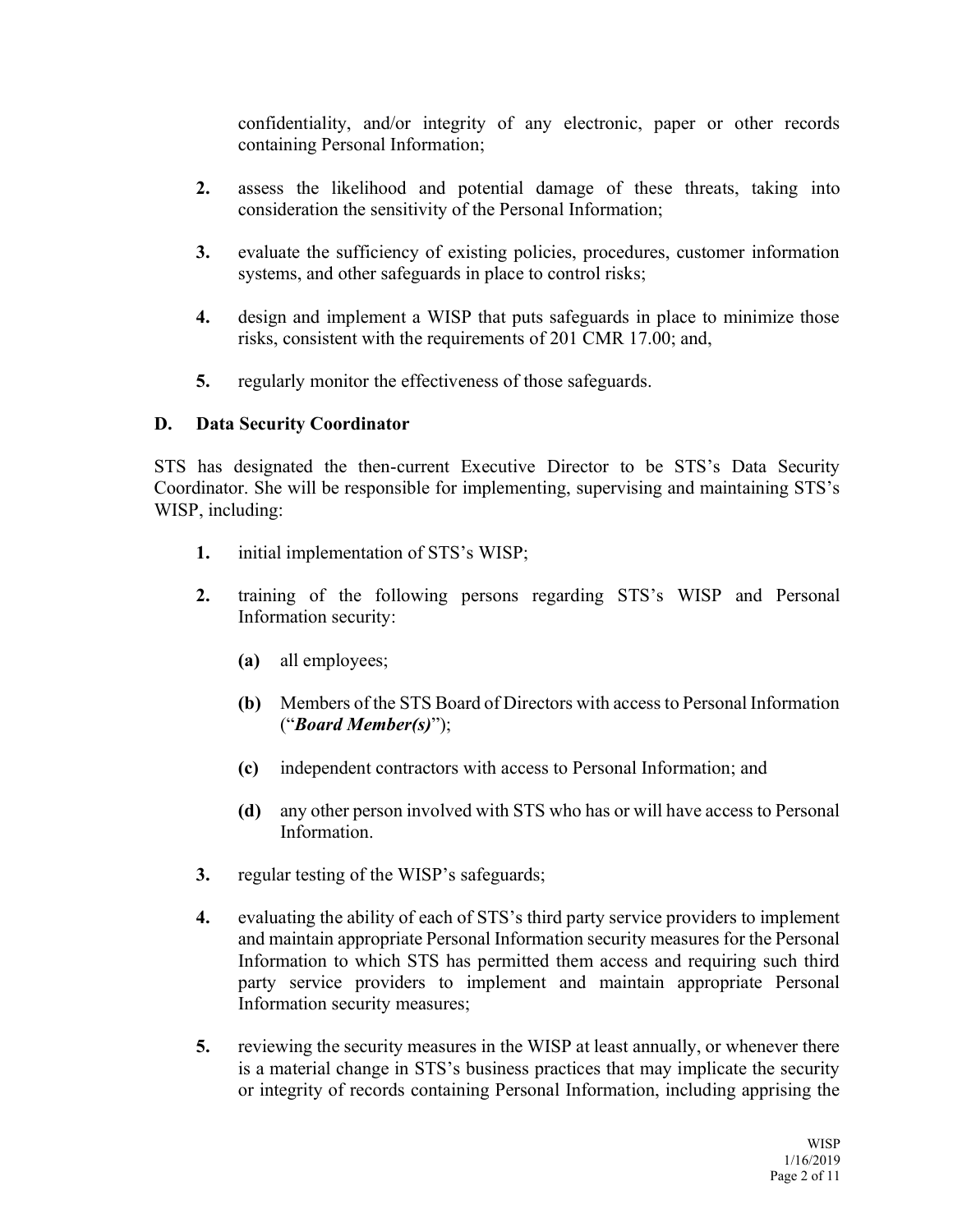Board of Directors of the results of that review and any recommendations for improved security arising out of that review.

## **E. Limits on Collection and Storage of Personal Information at STS**

- **1.** As an employer, STS may possess Personal Information for its employees. The Personal Information that is collected and stored from each employee shall be limited to that information which is (i) necessary for employment, such as tax forms, (ii) voluntarily provided to obtain certain benefits of employment, such as pension, health, life and disability insurances, or (iii) necessary for STS to comply with state or federal laws and regulations.
- **2.** As part of its legitimate organizational purpose, STS may possess Personal Information of Massachusetts residents obtained during the course of STS's activities. The Personal Information that is collected and stored shall be limited to that information which is (i) reasonably necessary to accomplish STS's legitimate organizational purpose, or (ii) necessary for STS to comply with state or federal laws and regulations.

# **II. PROTECTIONS AGAINST INTERNAL DATA SECURITY BREACH**

To combat internal risks to the security, confidentiality, and/or integrity of any electronic, paper or other records containing Personal Information, and evaluating and improving, where necessary, the effectiveness of the current safeguards for limiting such risks, the following measures are mandatory and are effective immediately:

# **A. Information and Access**

- **1.** The amount of Personal Information collected shall be limited to that amount reasonably necessary to accomplish STS's legitimate business purposes, or necessary for STS to comply with other state or federal regulations.
- **2.** Access to records containing Personal Information shall be limited to those persons who are reasonably required to know such information in order to accomplish STS's legitimate business purposes or to enable STS to comply with other state or federal regulations.
- **3.** Access to electronic Personal Information shall be restricted to active users and active user accounts only.
- **4.** Access to electronically stored Personal Information shall be electronically limited to those employees or Board Members having a unique log-in ID; and relog-in shall be required when a computer has been inactive for more than a few minutes.
- **5.** Paper or electronic records (including records stored on hard drives or other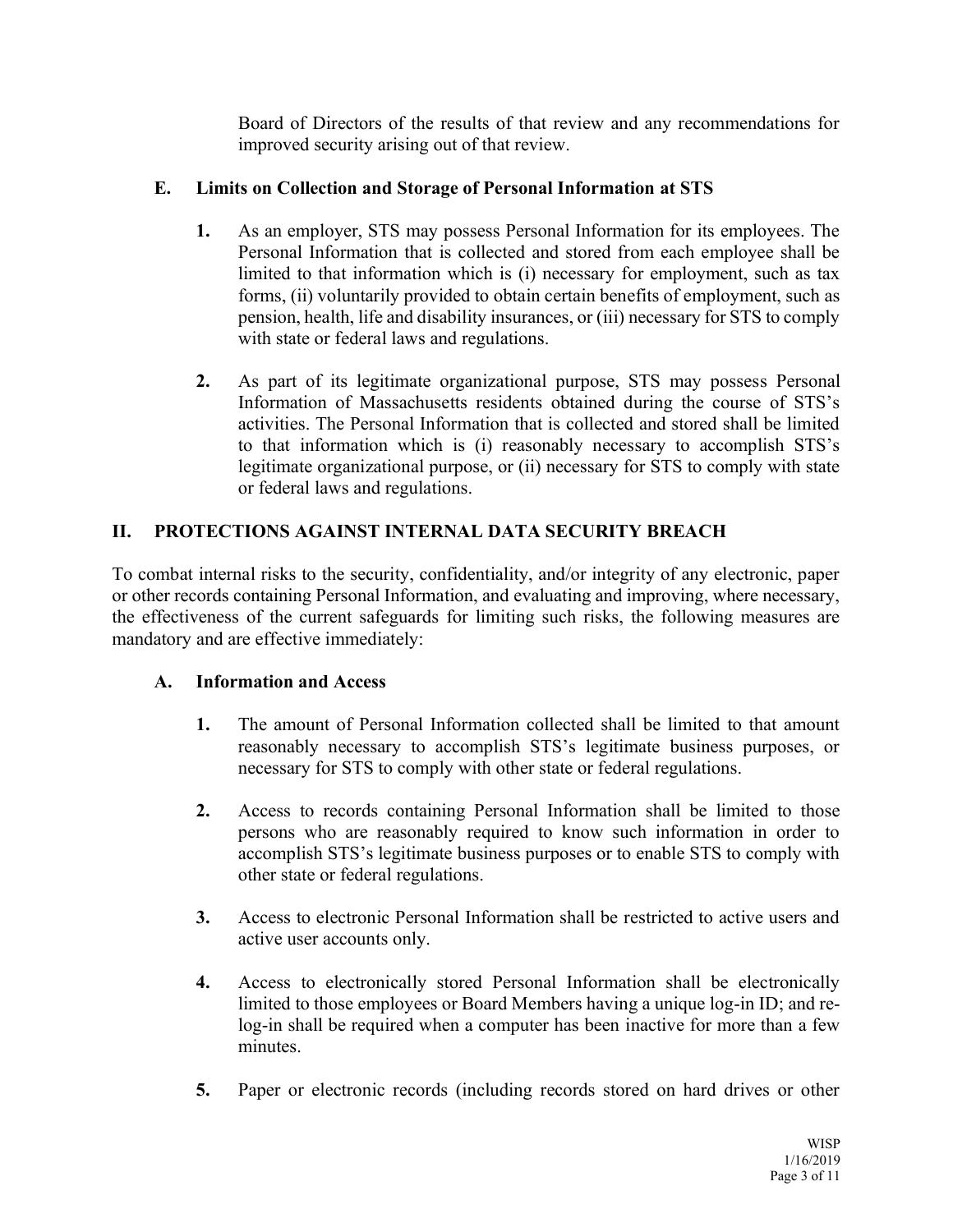electronic media) containing Personal Information shall be disposed of only in the following manner, in compliance with M.G.L. c. 93I:

- **(a)** paper documents containing Personal Information shall be either redacted, burned, pulverized or shredded so that Personal Information cannot practicably be read or reconstructed; and
- **(b)** electronic media or other non-paper media containing Personal Information shall be destroyed or erased so that Personal Information cannot practicably be read or reconstructed.

## **B. Board Members and Employees**

- **1.** A copy of the WISP must be distributed to each employee, including part-time, temporary and contract employees, and to each Board Member. As a condition of their employment or Board service, all employees and Board Members must sign an Acknowledgement and Certification (attached hereto as Exhibits 1 and 2) that they have received a copy of STS's WISP and that they will comply with the provisions of the WISP. These signed acknowledgements and certifications shall be retained by STS.
- **2.** There must be regular training of employees and Board Members on the detailed provisions of the WISP, including training at the inception of a new employee's employment or new Board Member's board service.
- **3.** Employees and Board Members are prohibited from keeping unsecured files containing Personal Information in their work area when they are not present, or otherwise failing to take reasonable measures to protect the security of Personal Information.
- **4.** At the end of the work day, all files and other records containing Personal Information must be secured in a manner that protects the security of Personal Information.
- **5.** All employees and Board Members are required to comply with the provisions of the WISP, and if the security provisions of the WISP are violated by an employee, STS shall implement the following disciplinary procedure:
	- **(a)** For minor infractions, with the definition of "minor" to be determined by the Executive Director or the Board of Directors based upon the nature of the violation and the nature of the Personal Information affected by the violation, the employee or Board Member shall be disciplined by either a verbal or a written warning.
	- **(b)** For major infractions, with the definition of "major" to be determined by the Executive Director or Board of Directors based upon the nature of the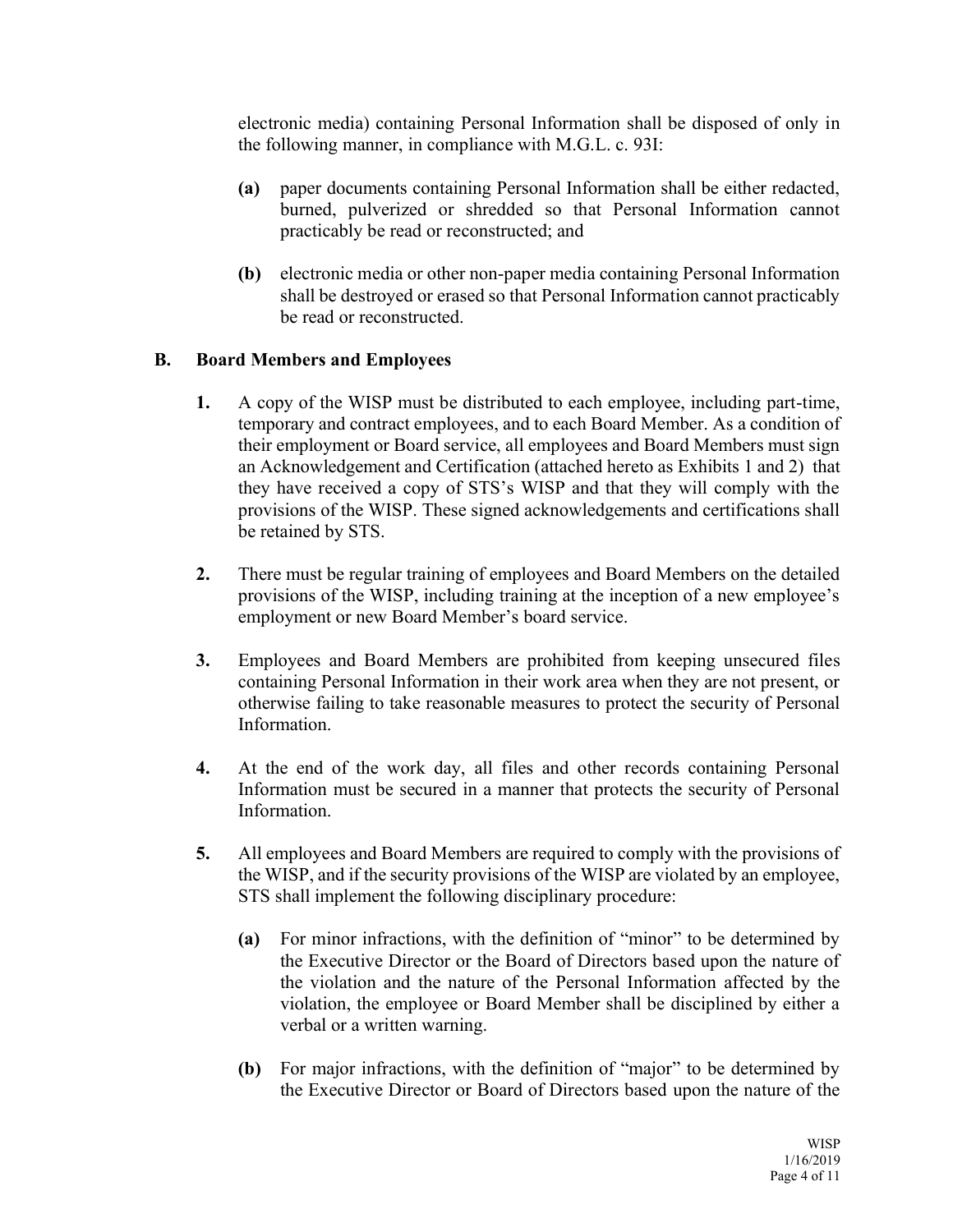violation and the nature of the Personal Information affected by the violation, the employee or Board Member shall be disciplined by suspension or termination. The definition of "major" may include a pattern of three or more "minor" violations.

- **6.** Resigned or terminated employees or Board Members must return all records containing Personal Information, in any form, that may be in the former employee's or Board Member's possession (including all such information stored on laptops or other portable devices or media, and in files, records, work papers, etc.).
- **7.** A resigned or terminated employees or Board Member's physical and electronic access to Personal Information must be immediately blocked. Such resigned or terminated employee or Board Member shall be required to surrender all keys, IDs or access codes or badges, business cards, and the like, that permit access to STS's premises or information. Moreover, such terminated employee's or Board Member's remote access to Personal Information (such as internet access, e-mail access, voice-mail access) must be disabled. STS shall maintain a highly secured master list of all lock combinations, passwords and keys.
- **8.** Employees and the members of STS's Board of Directors are encouraged to report any suspicious or unauthorized use of Personal Information.

## **III. PROTECTIONS AGAINST EXTERNAL DATA SECURITY BREACH**

STS will implement the following measures in order to combat external risks to the security, confidentiality, and/or integrity of any electronic, paper or other records containing Personal Information, and evaluating and improving, where necessary.

## A. **STS's Office**

- **1.** STS's office is intended to be a secure facility, due to the Personal Information contained in STS's files. All paper records containing Personal Information shall be maintained in a locked file cabinet when the office is unoccupied.
- **2.** Visitors shall not be permitted to visit unescorted any area within STS's office that contains Personal Information.
- **3.** STS's office shall be locked at all times when unoccupied.

## **B. Third Party Service Providers**

**1. "Third Party Service Providers**" are defined as any non-employee to whom STS grants partial or full access to STS's paper or electronic data that contains Personal Information or to areas within STS's office in which Personal Information is stored.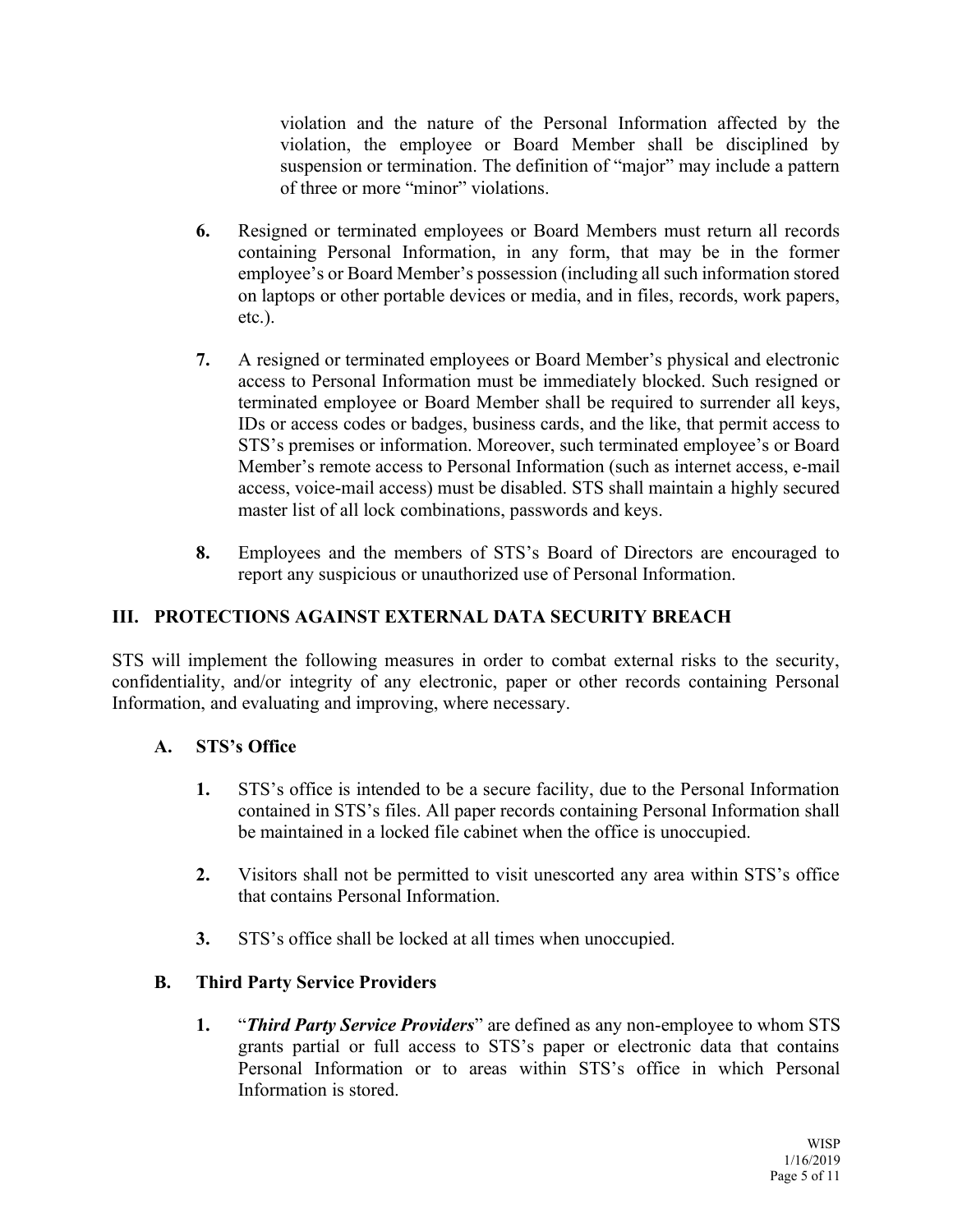**2.** All Third Party Service Providers must acknowledge in writing (in substantially the same form set forth as Exhibit 3 hereto) that they have instituted Personal Information security measures and their business operations are in compliance with the requirements of CMR 17.00 as it relates to Personal Information to which STS has granted them access.

## **C. STS's Computers and Electronic Information Systems**

- **1.** The wireless network at STS shall always be encrypted.
- **2.** All laptops used by Corporation personnel must be password protected.
- **3.** All portable devices used by employees or Board Members of STS to send and receive their Corporation e-mail shall be password protected, and shall be locked when not in use.
- **4.** STS's computers and computer system, including any wireless system, shall, at a minimum, and to the extent technically feasible, have the following elements:
	- **(a)** Secure user authentication protocols including:
		- **i.** control of user IDs and other identifiers;
		- **ii.** a reasonably secure method of assigning and selecting passwords, or use of unique identifier technologies, such as biometrics or token devices;
		- **iii.** control of data security passwords to ensure that such passwords are kept in a location and/or format that does not compromise the security of the data they protect;
		- **iv.** restricting access to active users and active user accounts only; and
		- **v.** blocking access to user identification after multiple unsuccessful attempts to gain access or the limitation placed on access for the particular system.
	- **(b)** Secure access control measures that:
		- **i.** restrict access to records and files containing Personal Information to those who need such information to perform their job duties; and
		- **ii.** assign unique identifications plus passwords, which are not vendor supplied default passwords, to each person with computer access, that are reasonably designed to maintain the integrity of the security of the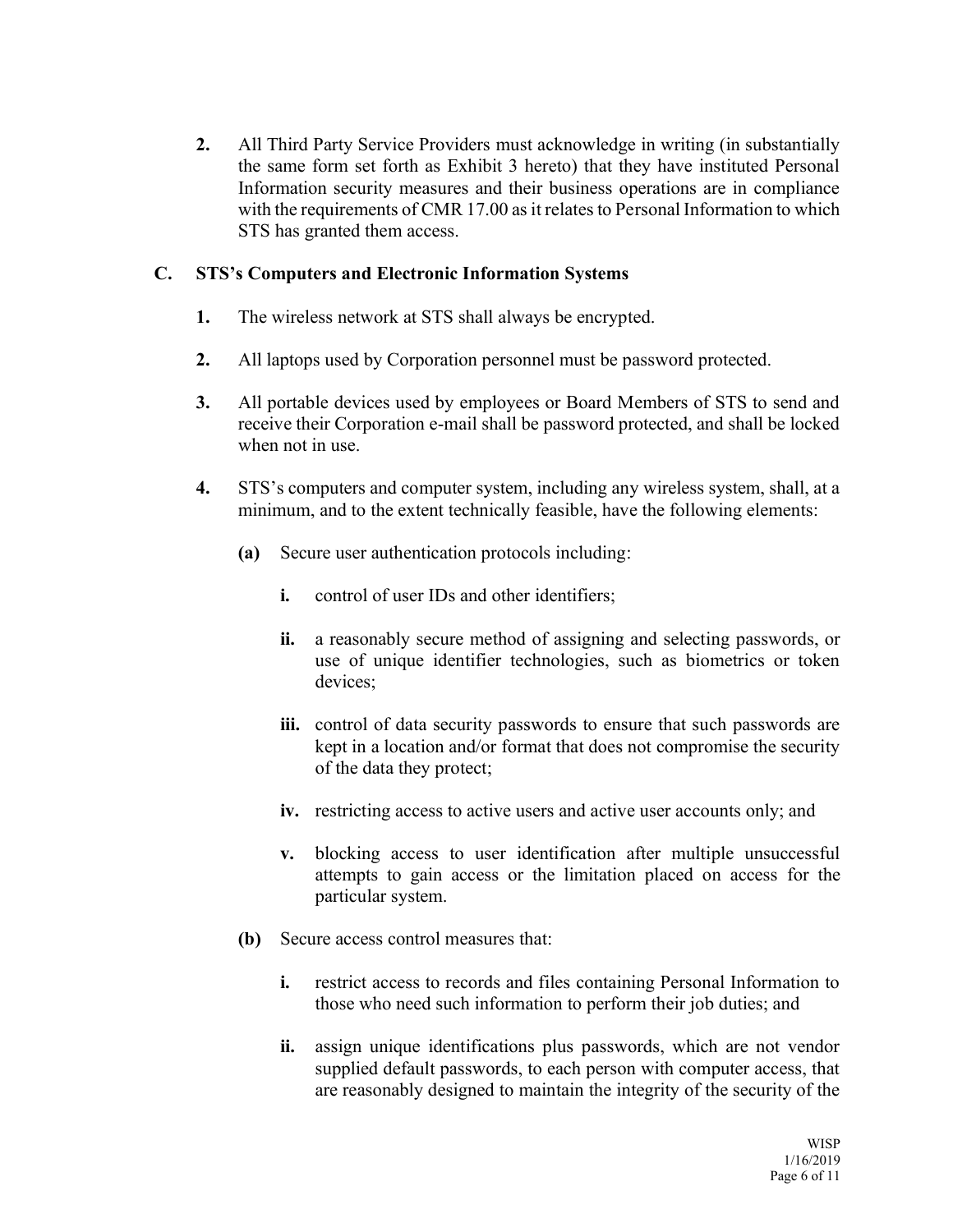access controls.

- **(c)** Encryption of all transmitted records and files containing Personal Information that will travel across public networks, and encryption of all data containing Personal Information to be transmitted wirelessly.
- **(d)** Reasonable monitoring of systems, for unauthorized use of or access to Personal Information.
- **(e)** Encryption of all Personal Information stored on laptops or other portable devices.
- **(f)** For files containing Personal Information on a system that is connected to the Internet, there must be reasonably up-to-date firewall protection and operating system security patches, reasonably designed to maintain the integrity of the Personal Information.
- **(g)** Reasonably up-to-date versions of system security agent software installed and active at all times, which must include anti-virus, anti-spyware, and anti-malware protection and reasonably up-to-date patches and virus definitions, or a version of such software that can still be supported with upto- date patches and virus definitions, and is set to receive the most current security updates on a regular basis.

#### **D. Personal Information Removed from STS**

- **1.** Employees and Board Members shall only remove paper or electronic Personal Information from STS when they have a legitimate and authorized business purpose for removing such information and only with prior authorization of the Executive Director.
- **2.** Any employee or Board Member of STS removing electronic Personal Information from STS office shall only do so on a secure device, such as an encrypted laptop or encrypted USB drive.
- **3.** Any employee or Board Member who removes Personal Information from STS must keep the Personal Information secured. The measures taken to secure such Personal Information shall include whatever is necessary to secure the information from unauthorized use or access in the environment in which the employee or Board Member must use the information for their legitimate business purpose.
- **4.** Any employee or Board Member who experiences a data security breach relating to Personal Information removed from STS shall immediately inform the Data Security Coordinator.